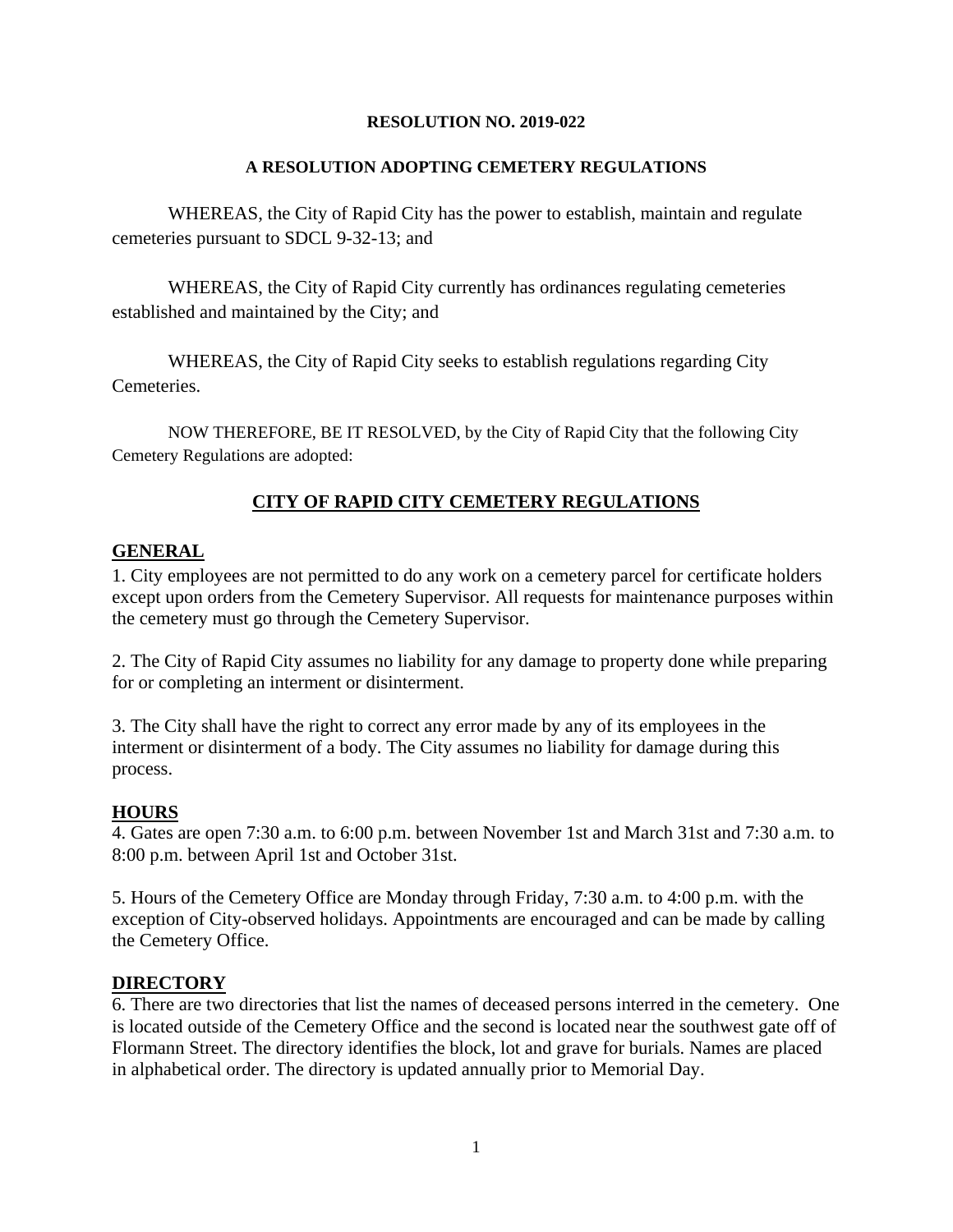# **ASSIGNMENT, TRANSFER, OR EXCHANGE OF CEMETERY PARCELS**

7. In order to obtain the consent of the Cemetery Supervisor for the assignment or transfer of a cemetery parcel pursuant to Rapid City Municipal Code § 13.32.150 (Ordinance No. 6308), a certificate holder must complete an Assignment of Rights that is obtained through the Cemetery Office that details the full legal name of the current certificate holder, the address of the current certificate holder, the full legal name of the proposed certificate holder, the current address of the proposed certificate holder, and any other contact information requested by the Cemetery Supervisor. The assignment or transfer will not be considered approved until the Cemetery Supervisor consents to the assignment or transfer by signing the completed Assignment of Rights.

8. The purchase of cemetery parcels for the purpose of speculation is prohibited. The City reserves the right to refuse an offer to purchase, an assignment or a transfer of a cemetery parcel if speculation appears to be the purpose.

9. If a certificate holder desires to sell a cemetery parcel to the City, the certificate holder must complete an Agreement to Transfer Grave to City that is obtained through the Cemetery Office. Cemetery parcels that are transferred back to the City will be purchased at the original price that the certificate holder paid the City for the cemetery parcel.

10. At the time of purchase, a certificate holder has the option to designate who is to be buried in the cemetery parcel so purchased. The certificate holder may change the designation by completing a Change of Designation of Parcel form obtained through the Cemetery Office. No one may be interred in a cemetery parcel if they have not been designated to be interred in a cemetery parcel.

11. If a certificate holder desires to exchange a cemetery parcel owned by the certificate holder for a similarly sized and valued cemetery parcel owned by the City, the certificate holder must complete an Agreement for Exchange of Graves. The exchange will not be considered approved until the Cemetery Supervisor consents to such by signing the completed Agreement for Exchange of Graves.

12. If an assignment, transfer, exchange, or change of designation of a cemetery parcel is sought and any of the following scenarios are applicable, certain documentation as listed below must be completed:

A. If a certificate holder is deceased and a personal representative, executor or administrator of the deceased's estate wishes to assign, transfer or exchange a cemetery parcel, the personal representative, executor or administrator must complete an Affidavit of Authority for Personal Representative, Executor or Administrator first.

B. If a certificate holder is deceased and an heir wishes to assign, transfer or exchange a cemetery parcel to which the heir has a full interest, the heir must complete an Affidavit of Heir's Authority first.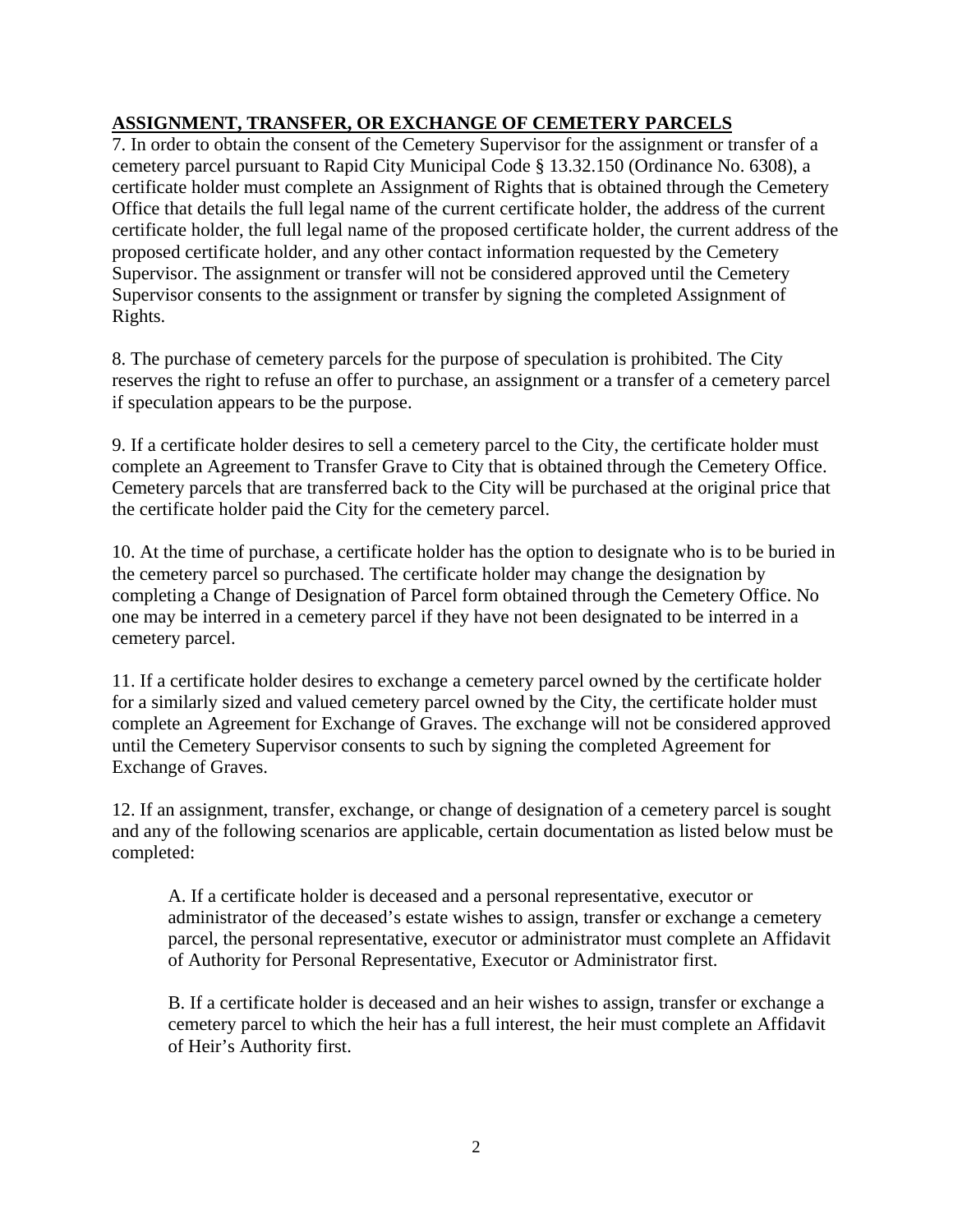C. If the certificate holder, personal representative, executor, administrator, or heir cannot provide the original certificate, such person must complete an Affidavit of Certificate Holder's Authority first.

# **STRUCTURES – ABOVEGROUND BURIALS**

13. The ossuarium(s) are owned by the City and are available for the placement of cremains aboveground. Other areas in the cemetery may be designated for aboveground burials by the direction of the City.

A. The fee for a niche includes an urn for each cremation (maximum of two), the inscription (up to six lines), and the opening and closing (maximum of two). If a Saturday opening and closing is desired, there will be a Saturday surcharge fee. If the certificate holder desires to use their own urn, it must be  $5\frac{1}{2}$  by  $5\frac{1}{2}$  by  $7$  or smaller and made out of wood, metal, or plastic. If a certificate holder desires to have more than six lines or a symbol inscribed on a niche front, the certificate holder must pay the additional expense for the additional lines or symbol. Examples of niche front options are available to view at the Cemetery Office. The color and font for the inscription on the niche front will be standard. Once a cremain is interred, the inscription on the niche front will take place for that interred cremain.

B. The fee for an ossuary space includes a satin or velvet container for one cremation, the inscription of the first, middle and last name (up to a certain number of letters), the birth year and death year on the memorial band, and the opening and closing. If a Saturday opening and closing is desired, there will be a Saturday surcharge fee. The City will provide a satin or velvet container for one cremation; no other containers are allowed. The color and font for the inscription on the memorial band will be standard. The inscription on the memorial band will be completed within one year of the cremain's interment.

C. No decorations are allowed on the ossuarium(s). No modifications are allowed on the niche fronts or memorial band. Taping, wiring, gluing, painting, or attaching anything to the ossuraium(s) is prohibited.

# **FUNERAL ARRANGEMENTS**

14. Burial and service arrangements shall be made through the Cemetery Office or with a Funeral Home.

# **MEMORIALS**

15. A certificate holder may have a memorial complying with the regulations below erected on a respective grave space (or spaces if allowed based upon the Rapid City Municipal Code and these Regulations) if a Memorial Permit is approved by the Cemetery Supervisor. The design, construction and placement of a memorial shall be contracted locally with a monument company. Monument companies shall obtain the Memorial Permit at the Cemetery Office. The proposed design, based on the Memorial Permit, is subject to the approval of the Cemetery Supervisor.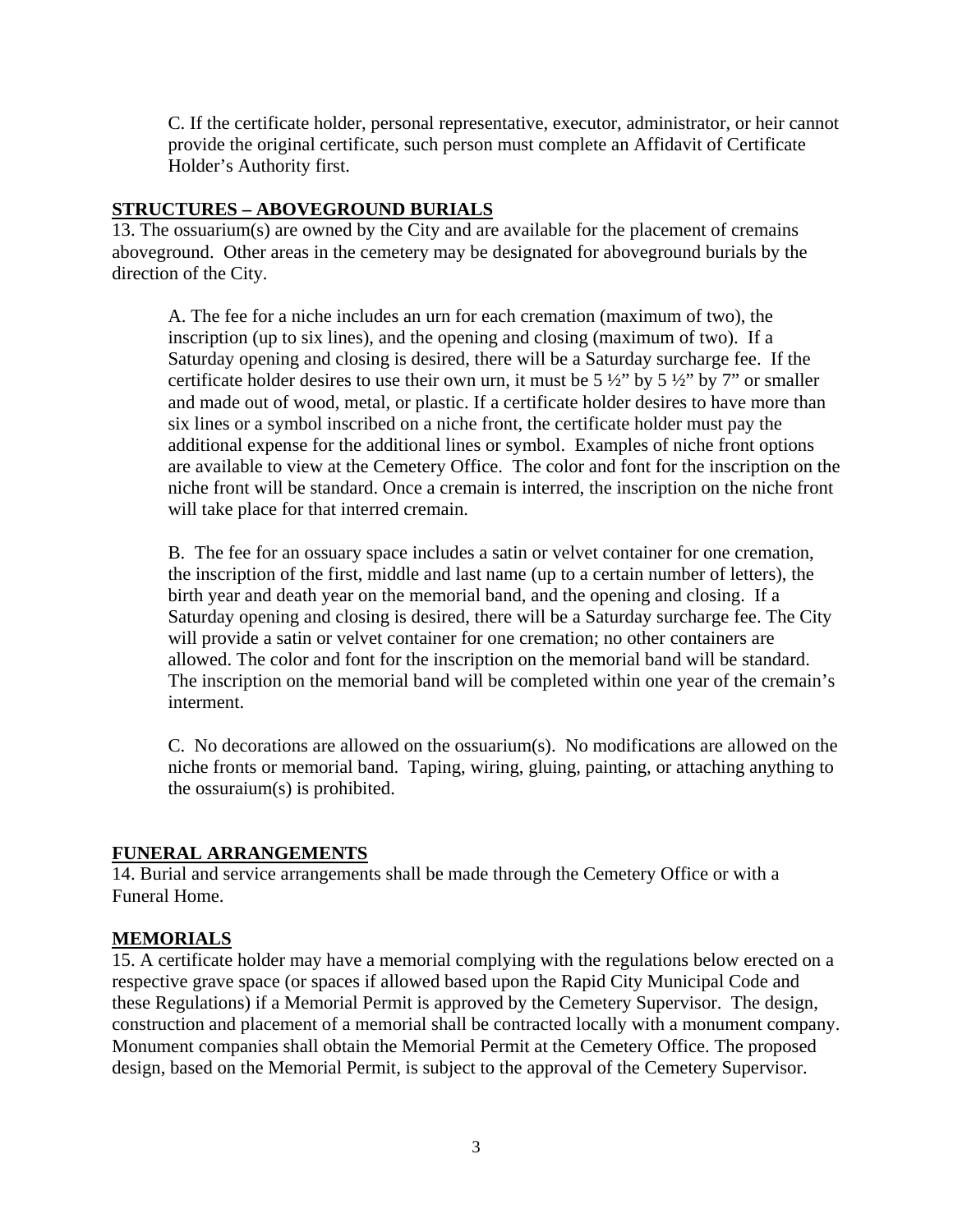16. A memorial may be placed in the center of up to three (3) graves. When placed on two graves, it shall be centered between the two. The maximum length shall not exceed double the maximum length allowed for a single memorial. When placed on three graves it shall be centered between the three. The maximum length shall not exceed triple the maximum length allowed for a single memorial.

17. No ledger type or grave covers will be allowed.

18. All flush memorials are to be made of granite with a minimum thickness of four (4) inches and a minimum frosted border of three (3) inches. No granite countertop will be allowed.

19. All upright memorials shall be installed on a reinforced concrete or granite foundation with a minimum border (wash) of three (3) inches.

20. The memorial or foundation will not be set on the grave, and the edge must be in line with the parcel line.

21. Permanent vases and statues are allowed on memorials and shall be installed at the time of the memorial purchase. Vases and statues shall be placed in line and on either end of the memorial. Changes may be made to existing memorials when they are approved by the Cemetery Office.

22. Maintenance and care of the memorials will be the responsibility of the owner.

23. Setting of memorials shall not interfere with funeral services.

24. The following locations are designated with specific memorial restrictions to conform to the grave space dimensions:

# **Mount Calvary Cemetery**

A. Blocks 1a through 4 and Blocks A through D – Infant Section All memorials may be flush or upright. The maximum length for foundations or flush memorials shall not exceed 24 inches and the maximum width shall not exceed 16 inches. Upright memorials shall not exceed 6 inches in height and shall be installed on a concrete or granite foundation with a minimum border (wash) of three (3) inches. Memorials shall be placed at the west end of the grave facing west. No vases or statues are allowed.

B. Blocks  $5 - 166$ 

All memorials may be flush or upright. The maximum length for foundations or flush memorials shall not exceed 42 inches and the maximum width shall not exceed 26 inches. Upright memorials shall not exceed 42 inches in height and shall be installed on a concrete or granite foundation with a minimum border (wash) of three (3) inches. Memorials shall be placed at the west end of the grave facing east.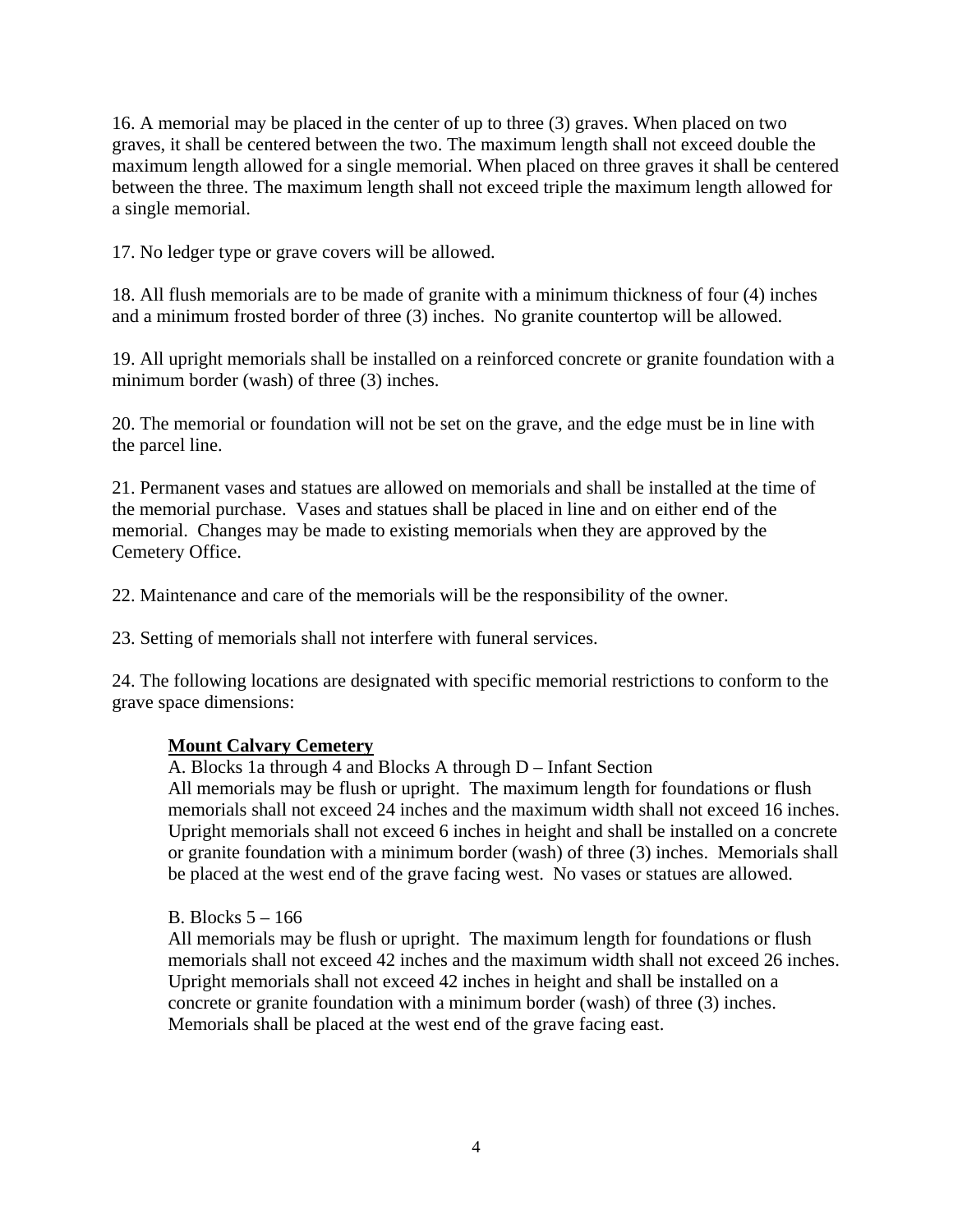#### C. Blocks 167 through 168 – Infant Section

All memorials are to be set flush with the ground. The maximum length shall not exceed 36 inches and the maximum width shall not exceed 26 inches. Memorials shall be placed at the west end of the grave facing east.

#### D. Blocks 4000 through 4023

All memorials may be flush or upright. The maximum length for foundations or flush memorials shall not exceed 42 inches and the maximum width shall not exceed 26 inches. Upright memorials shall not exceed 42 inches in height and shall be installed on a concrete or granite foundation with a minimum border (wash) of three (3) inches. Memorials shall be placed at the west end of the grave facing east.

#### E. Blocks 4024 through 4037 - Family Memorial Section

The family memorial will identify the family name and will be placed in the center of the group of graves. Memorials shall be approved by the Cemetery Office.

Foot stones will identify the individual names and dates and may be flush or upright. The maximum length for foundations or flush memorials shall not exceed 42 inches and the maximum width shall not exceed 26 inches. The memorial height shall not exceed (8) eight inches and shall be installed on a concrete or granite foundation with a minimum border (wash) of three (3) inches. Statues are not allowed on the foot stone.

#### F. Blocks 5000 through 5091

All memorials may be flush or upright. The maximum length for foundations or flush memorials shall not exceed 42 inches and the maximum width shall not exceed 26 inches. Upright memorials shall not exceed 42 inches in height and shall be installed on a concrete or granite foundation with a minimum border (wash) of three (3) inches. Memorials shall be placed at the west end of the grave facing east.

## G. Blocks 6000 through 6003 – Infant Section

All memorials are to be set flush with the ground. The maximum length shall not exceed 32 inches and the maximum width shall not exceed 26 inches. All memorials shall be placed at the west end of the grave facing west.

#### H. Blocks 6010 through 6013 – Infant Section

All memorials are to be set flush with the ground. The maximum length shall not exceed 32 inches and the maximum width shall not exceed 26 inches. Memorials shall be placed at the east end of the grave facing east.

#### I. Blocks 6020 through 6024 – Cremation Section

All memorials may be flush or upright. The maximum length for foundations or flush memorials shall not exceed 42 inches and the maximum width shall not exceed 26 inches. Upright memorials shall not exceed 30 inches in height and shall be installed on a concrete or granite foundation with a minimum border (wash) of three (3) inches. Memorials in graves 1-12 shall be placed on the east side of the grave facing east and graves 13-24 shall be placed on the west side of the grave facing west.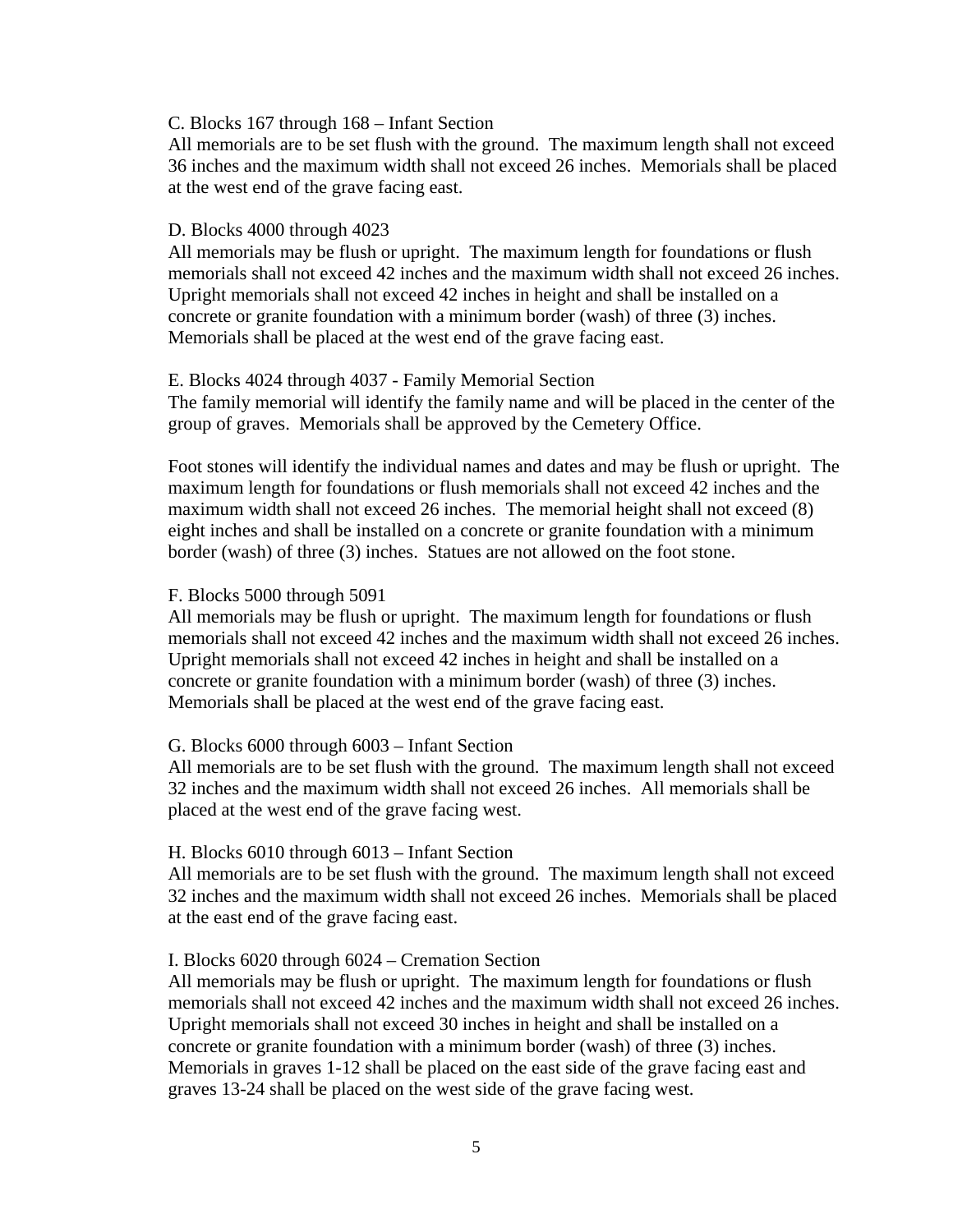## J. Blocks 6030 through 6104

All memorials may be flush or upright. The maximum length for foundations or flush memorials shall not exceed 42 inches and the maximum width shall not exceed 26 inches. Upright memorials shall not exceed 42 inches in height and shall be installed on a concrete or granite foundation with a minimum border (wash) of three (3) inches. Memorials shall be placed at the west end of the grave facing east.

# **Mountain View Cemetery:**

## K. Blocks 1 through 98

Memorials range in various sizes. Certificate holders shall contact the Cemetery office to discuss size options prior to the purchase or construction of a memorial.

## L. Blocks 200 through 207 and Blocks 210 through 217

All memorials are to be set flush with the ground. The maximum length shall not exceed 48 inches and the maximum width shall not exceed 26 inches. All memorials will lay to be read from the nearest road or path and be consistent with existing memorials.

## M. Blocks 220 through 228

All memorials may be flush or upright. The maximum length for foundations or flush memorials shall not exceed 48 inches and the maximum width shall not exceed 26 inches. Upright memorials shall not exceed 42 inches in height and shall be installed on a concrete or granite foundation with a minimum border (wash) of three (3) inches. Memorials will lay to be read from the nearest road or path and be consistent with existing memorials.

## N. Lots 2130 through 2133 – Infant Section

All memorials are to be set flush with the ground. The maximum length shall not exceed 32 inches and the maximum width shall not exceed 26 inches. Memorials shall be placed at the east end of the grave facing east.

## O. Lots 2135 through 2138 - Infant Section

All memorials are to be set flush with the ground. The maximum length shall not exceed 32 inches and the maximum width shall not exceed 26 inches. Memorials shall be placed at the west end of the grave facing west.

## P. Lots 2218 through 2224 - Cremation Section

All memorials are to be set flush with the ground. The maximum length shall not exceed 42 inches and the maximum width shall not exceed 26 inches. All memorials shall be placed at the west end of the grave facing west.

## Q. Lots 3000 through 3097

All memorials may be flush or upright. The maximum length for foundations or flush memorials shall not exceed 42 inches and the maximum width shall not exceed 26 inches. Upright memorials shall not exceed 42 inches in height and shall be installed on a